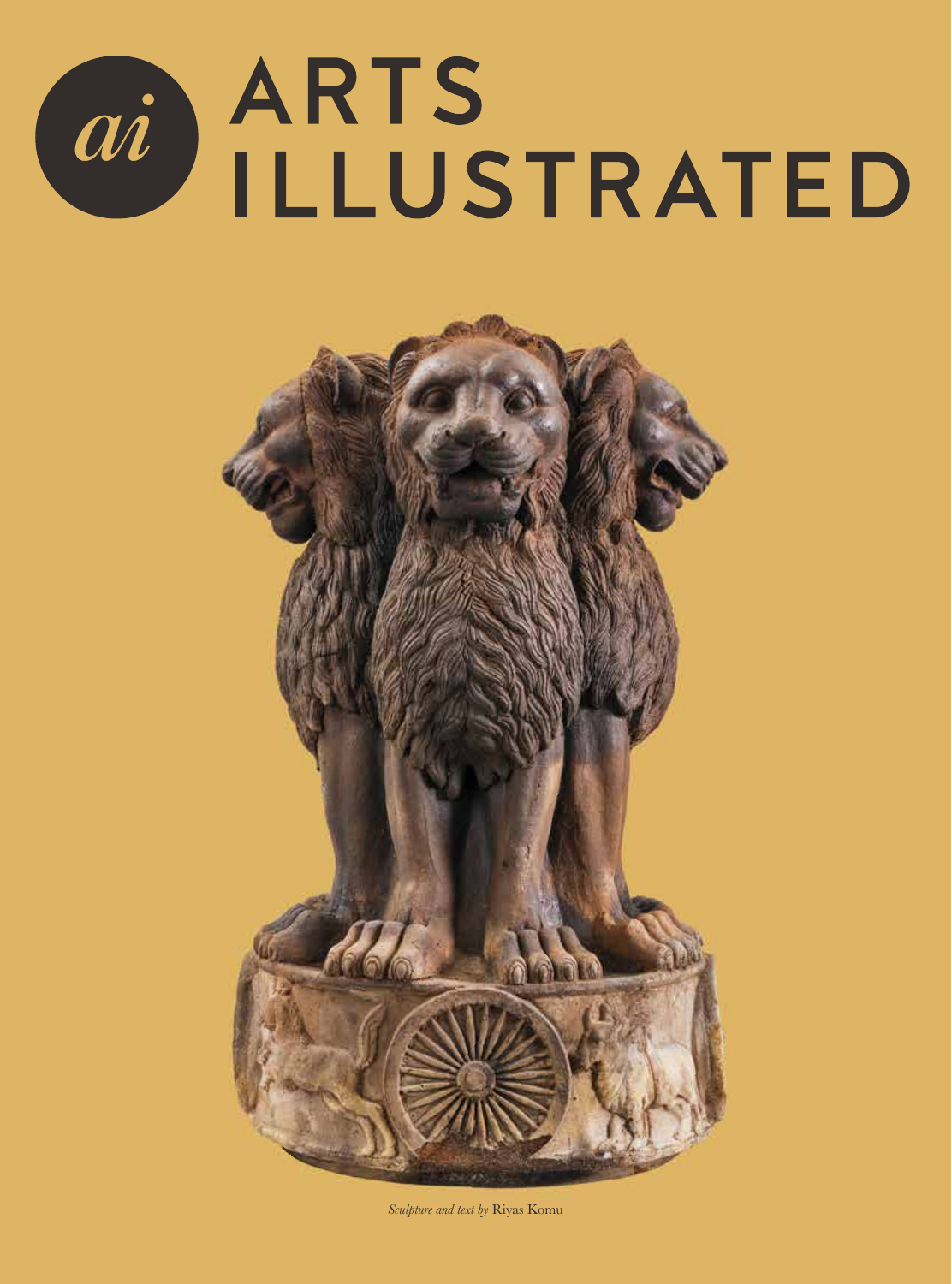$\sum_{i=1}^{n} \sum_{j=1}^{n} \left( \sum_{j=1}^{n} \frac{1}{j} \right) \left( \sum_{j=1}^{n} \frac{1}{j} \right) \left( \sum_{j=1}^{n} \frac{1}{j} \right)$ 

*Out in the Open*

The conflicting reality of urban spaces is quietly inherent in art that finds its spot in the quaint, amorphous, ever-changing and laid-back public spaces around the world

## SIDDHARTHA DAS



*Temporary Installation in the courtyard of the Ministry of Defence, Mexico City.*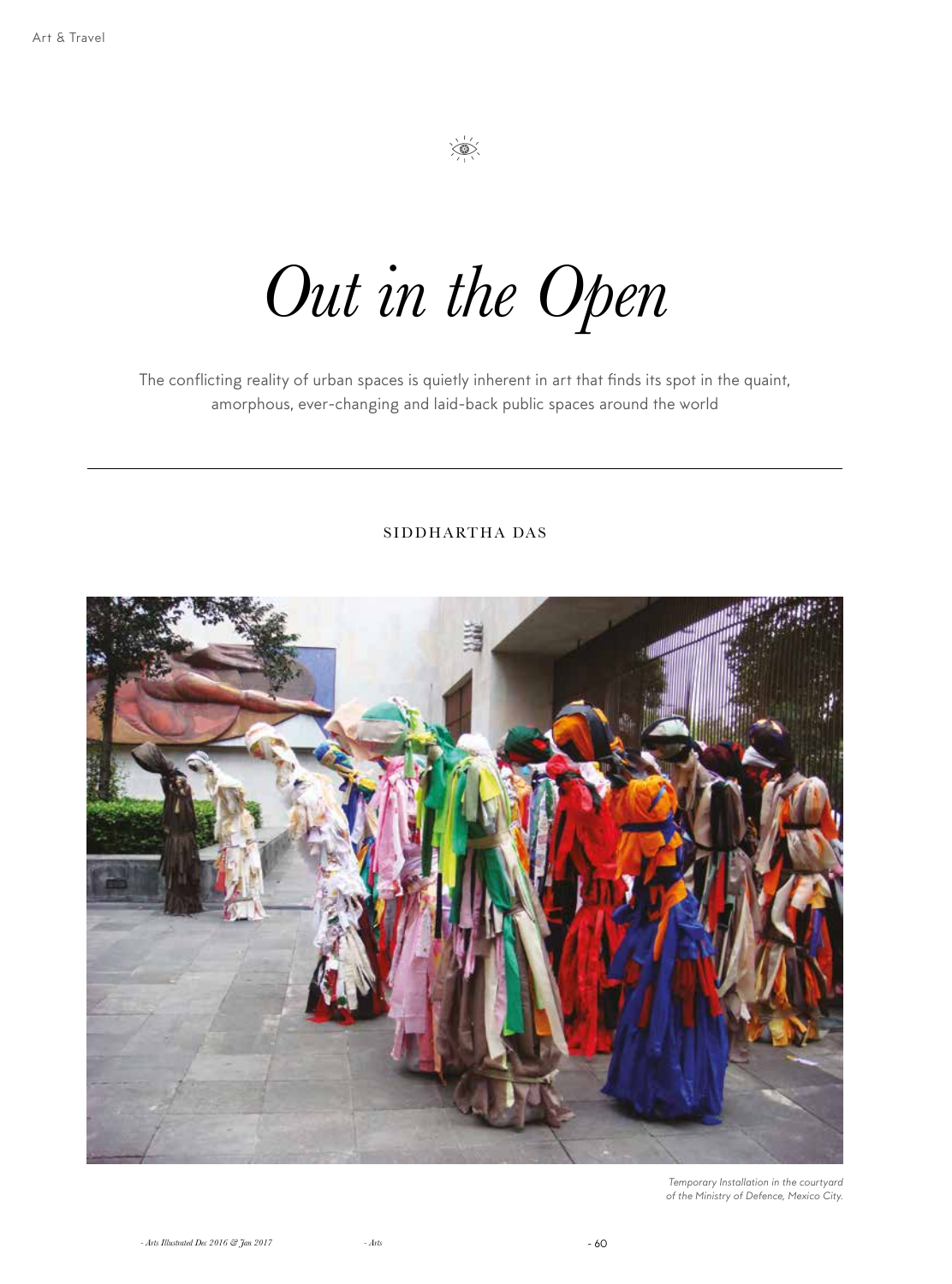In the changing urbanscapes of conformity, mindlessly developed spaces and structures, every once in a while, we find these idyllic spaces tucked neatly away. Public spaces that are amorphous, quaint, ever-changing and laid-back, appropriated by people. Public spaces are like trees, they just get better with age.

As cheeky teenagers back in school, my friends and I would look up meanings of words in a dictionary to start an essay. So, from Oxford Dictionaries I have grown to do the same mindless referencing but now with Wikipedia, though its conformity to facts is more suspect. 'Public art is art in any media that has been planned and executed with the intention of being staged in the physical public domain, usually outside and accessible to all.'

Temporary or permanent, murals or sculptures or memorials, integrated into architecture or landscapes, digital new media or performances and festivals, this is how we have now come to understand public art. I have had some limited experience of public art projects. Be it fascist, communist or capitalist, I love the way art in public spaces creates interactions. You could love it, hate it, be amused by it, or, most often now in our selfie-world, look at it via the phone on a stick. And, invariably, many contentious issues come up: what is art, who is it meant for, what purpose does it serve, who gets commissioned for it, and how does the public either appropriate or vandalise it. So, though mute, it invariably evokes a response.

Two public installations that illustrate this notion of purpose and engagement, though with contrasting approaches, are the *Head of Invention* by the Scottish sculptor, Eduardo Paolozzi, and the other, the *Flight of Steel* by Indian artist, Jatin Das. One on the Thames' river-front, the other in Bhilai, a steel township. Paolozzi's bronze *Head of Invention* has parts of the quotation of Leonardo da Vinci set at its base that read: 'Though human genius in its various inventions with various instruments may answer the same end, it will never find an invention more beautiful or more simple or direct than nature, because in her inventions nothing is lacking and nothing is superfluous. 'Das' work titled *Flight of Steel* by poet Dom Moraes was created on a key round-about of the Bhilai township, celebrating the steel city's contribution to the country. The poetic photograph of it by Raghu Rai captures the play between the bird-like forms and their counter forms. The sculpture sadly has now been removed. So, do we appropriate art or vandalise it?

With this question in mind, I want to criss-cross the world and think of all the incredible places and people I have encountered and what the idea of expanse, public spaces and art means to them. The contrasting places come to mind all at once, like little pixels of images on a funky video wall. Photos like music take me back in time, to times of love, sadness and wonderment was I really that lucky or such a schmuck to not value that experience? So here goes my list.

As a student in Milan a while ago (I have been told by a friend who knows more about the world than I do, that after 40 we have to be vague about time), I discovered the stereotype of the historic Western public art; the perfect Adonis-like figures of Neptune or David perched on top of a pedestal, shaming us with their sculpted features.

If I think of public spaces and art I always think of Mexico City. It is a crazy city, monstrous in size, replete with violence, drugs, heritage, diversity and most of all that seductive Latin zest for life. I know of friends who would move there in a heartbeat. Mexico City, home to the spirits of Diego Rivera and Frida Kahlo, Luis Barragan and Trotsky, the drug lords and the Aztecs… Spaces that would be out of bounds are home to public art projects in the city, be it a busy promenade or a courtyard in the Ministry of Defense! Thematically relevant, I guess, I was in Mexico to work with a team of international consultants to design a plaza for the city of Monterrey, which is a sad cousin of Mexico City with little of that zest for life. My life is checkered with failures and things that didn't happen and the plaza would have a pride of place in that list. But my love for the country is undying. So back to Mexico! I am kicking myself that I don't have any sharable photos of the amazing Mexican muralism by the likes of Diego Rivera. While most of us know of Frida Kahlo, and her tragic life and the beautiful Indigo blue house, Diego Rivera is the stuff of legends.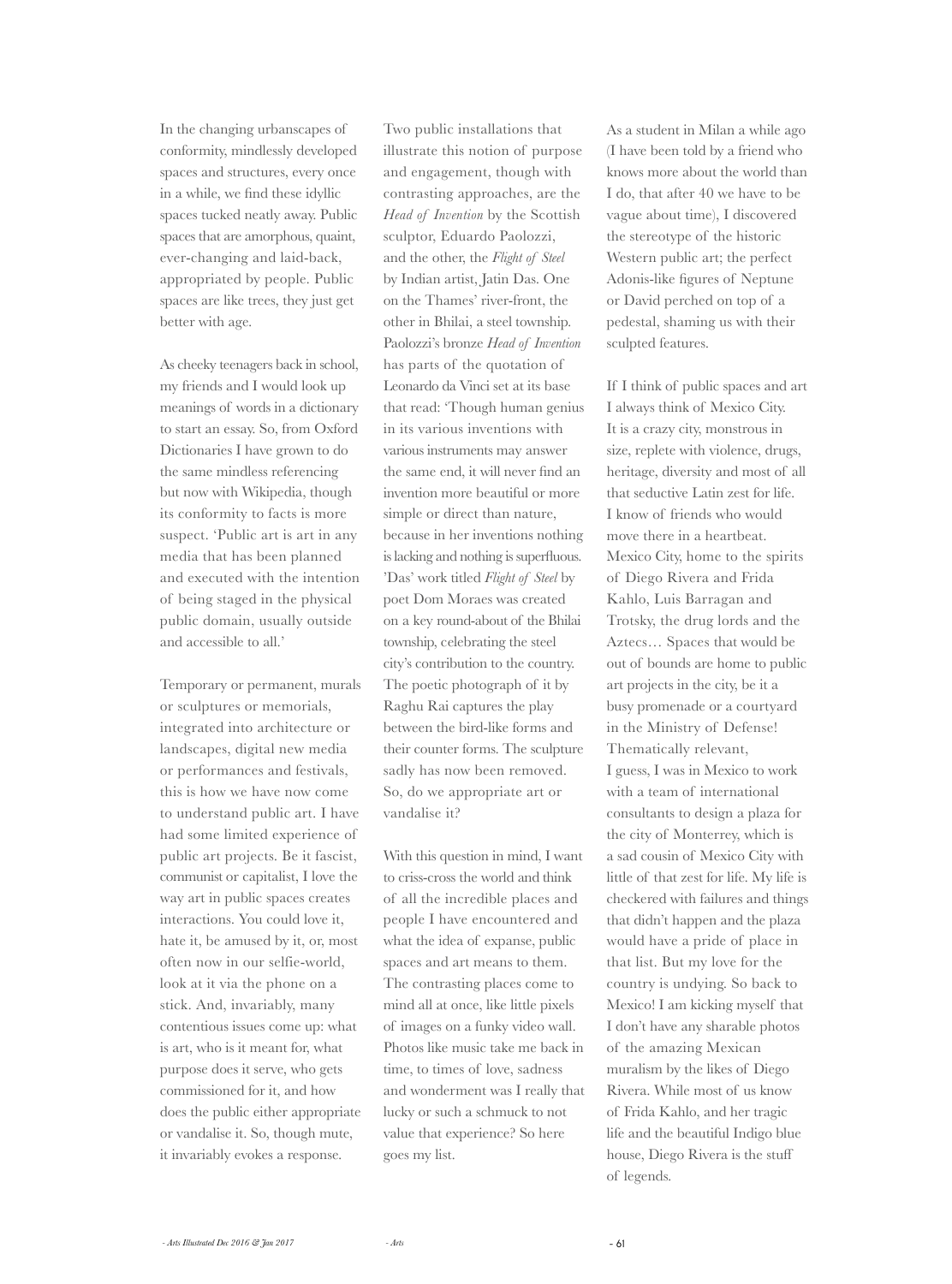

*off Place Colette, Paris. designed by Renzo Piano, The upper deck of the Nemo Science Museum, Amsterdam*

*Installation by Daniel Buren in the courtyard*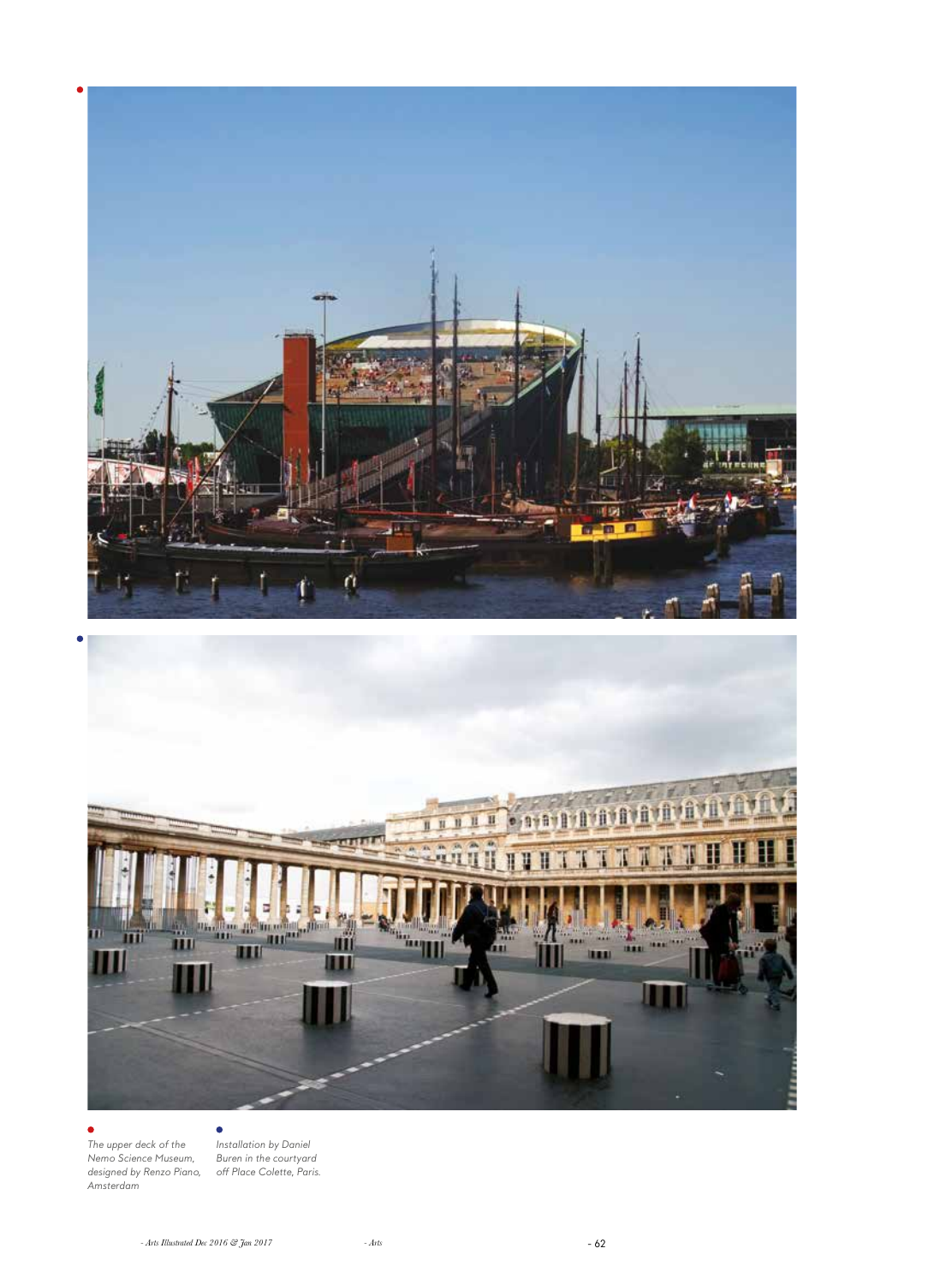Like many who visit Paris, I too fell in love with it, and the roughness of the city is completely missed on me, as I live in the mother of it all Delhi. Paris has transformed many of its institutional courtyards into quaint public art projects. Be it the courtyard of Place Colette with its collection of squat blackand-white cylinders by artist Daniel Buren, or the courtyard of the Palais Royal with the shiny steel spheres by Paul Bury Fountain, much before the likes of Anish Kapoor made us see steel spheres differently.

Years ago, when I worked at the Victoria & Albert Museum in London, like many others in the staff, we would come out into the inner courtyard, fashioned like an Italian piazza, for our lunch. Today, the courtyard is home to many installations, and families have completely made the courtyard garden and the water body their own.

Water has this amazing jewelled quality that one can never tire of. A place to sit with your loved ones by the water-front is always exciting. The Nemo Science Museum in the centre of Amsterdam leverages this combination. Designed by one of the most sought-after architects today, known for his museum commissions, Renzo Piano has made, at the top of the Museum, a viewing deck affording great vistas of the city. The museum often installs fun interactive installations on the deck and not surprisingly, on any sunny day, the deck is completely covered with people.







*Head of Invention by the Scottish sculptor, Eduardo Paolozzi, Shad Thames, London*

*Fountain installation by Paul Bury in the courtyard of the Palais Royal, Paris*

*Hercules and Cacus by Bartolommeo Bandinelli, 16th cent. Florence, Italy.*